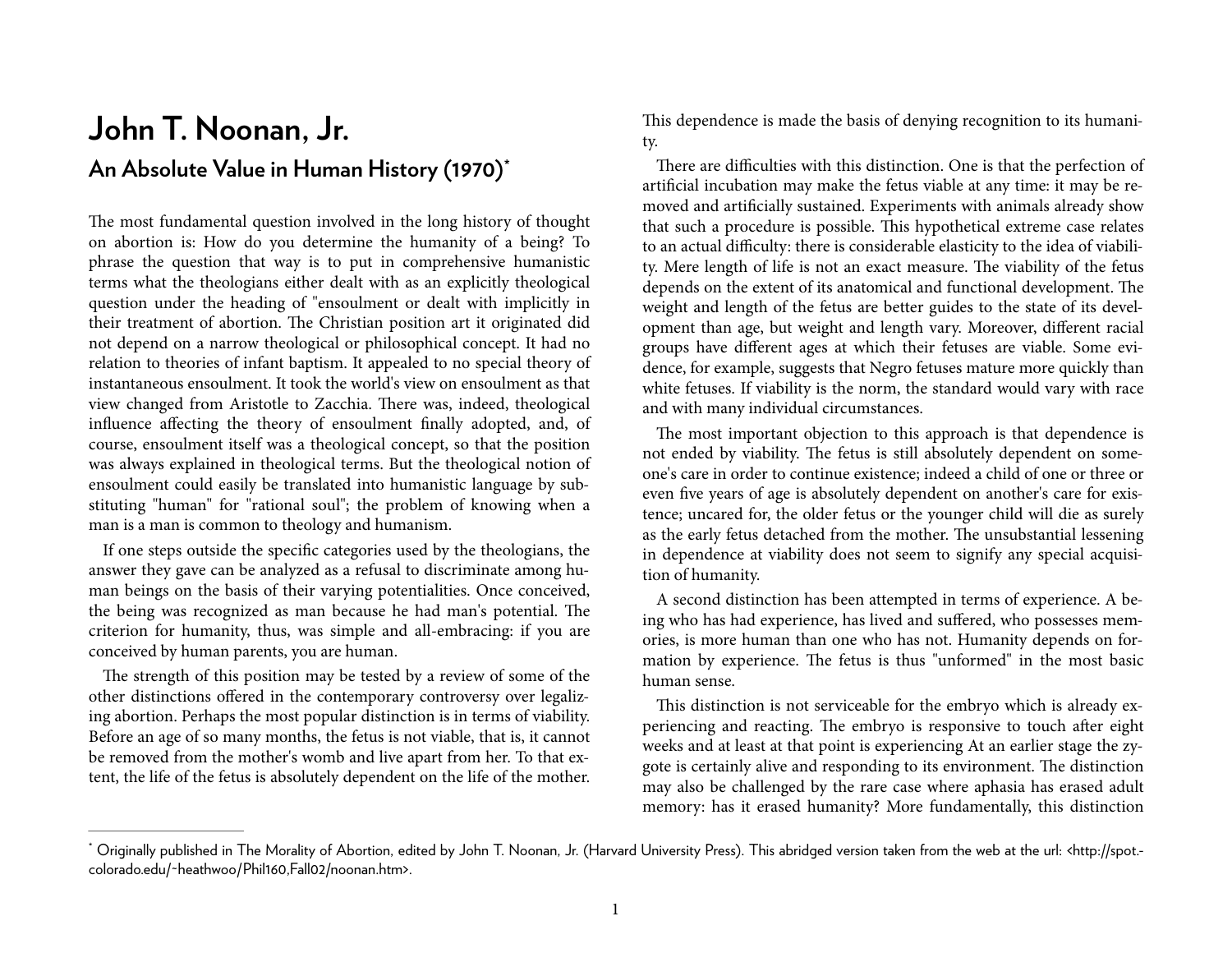leaves even the older fetus or the younger child to be treated as a unformed inhuman thing Finally, it is not clear why experience as such confers humanity. It could be argued that certain central experiences such as loving or learning are necessary to make a man human. But then human beings who have failed to love or to learn might be excluded from the class called man....

Finally, a distinction is sought in social visibility. The fetus is not socially perceived as human. It cannot communicate with others. Tus, both subjectively and objectively, it is not a member of society. As moral rules are rules for the behavior of members of society to each other, they cannot be made for behavior toward what is not yet a member. Excluded from the society of men, the fetus is excluded from the humanity of null.

By force of the argument from the consequences, this distinction is to be rejected. It is more subtle than that founded on an appeal to physical sensation, but it is equally dangerous in its implications. If humanity depends on social recognition, individuals or whole groups may be dehumanized by being denied any status in their society. Such a fate is fictionally portrayed in 1984 and has actually been the lot of many men in many societies. In the Roman empire, for example, condemnation to slavery meant the practical denial of most human rights; in the Chinese Communist world, landlords have been classified as enemies of the people and so treated as non-persons by the state. Humanity does not depend on social recognition, though ofen the failure of society to recognize the prisoner, the alien, the heterodox as human has led to the destruction of human beings. Anyone conceived by a man and a woman is human. Recognition of this condition by society follows a real event in the objective order, however imperfect and halting the recognition. Any attempt to limit humanity to exclude some group runs the risk of furnishing authority and precedent for excluding other groups in the name of the consciousness or perception of the controlling group in the society.

A philosopher may reject the appeal to the humanity of the fetus because he views "humanity" as a secular view of the soul and because he doubts the existence of anything real and objective which can be identified as humanity. One answer to such a philosopher is to ask how he reasons about moral questions without supposing that there is a sense in which he and the others of whom he speaks are human. Whatever group is taken as the society which determines who may be killed is thereby

taken as human A second answer is to ask if he does not believe that there is a right and wrong way of deciding moral questions. If there is such a difference, experience may be appealed to: to decide who is human on the basis of the sentiment of a given society has led to consequences which rational men would characterize as monstrous.

The rejection of the attempted distinctions based on viability and visibility, experience and feeling, may be buttressed by the following considerations. Moral judgments ofen rest on distinctions, but if the distinctions are not to appear arbitrary fi*at*, they should relate to some real difference in probabilities. There is a kind of continuity in all life, but the earlier stages of the elements of human life possess tiny probabilities of development. Consider for example, the spermatozoa in any normal ejaculate. There are about 200,000,000 in any single ejaculate, of which one has a chance of developing into a zygote. Consider the oocytes which may become ova: there are 100,000 to 1,000,000 oocytes in a female infant, of which a maximum of 390 are ovulated. but once spermatozoa and ovum meet and the conceptus is formed, such studies as have been made show that roughly in only 20 percent of the cases will spontaneous abortion occur. In other words. the chances are about 4 out of 5 that this new being will develop. At this stage in the life of the being there is a sharp shift in probabilities, an immense jump in potentialities. To make a distinction between the rights of spermatozoa and the rights of the fertilized ovum is to respond to an enormous shift in possibilities. For about twenty days afer conception the egg may split to form twins or combine with another egg to form a chimera, but the probability of either event happening is very small.

It may be asked, What does a change in biological probabilities have to do with establishing humanity? The argument from probabilities is not aimed at establishing humanity but at establishing an objective discontinuity which may be taken into account in moral discourse. As life itself is a matter of probabilities, as most moral reasoning is an estimate of probabilities, so it seems in accord with the structure of reality and the nature of moral thought to found a moral judgment on the change in probabilities at conception. The appeal to probabilities is the most commonsensical of arguments, to a greater or smaller degree all of us base our actions on probabilities, and in morals; as in law, prudence and negligence are ofen measured by the account one has taken of the probabilities. If the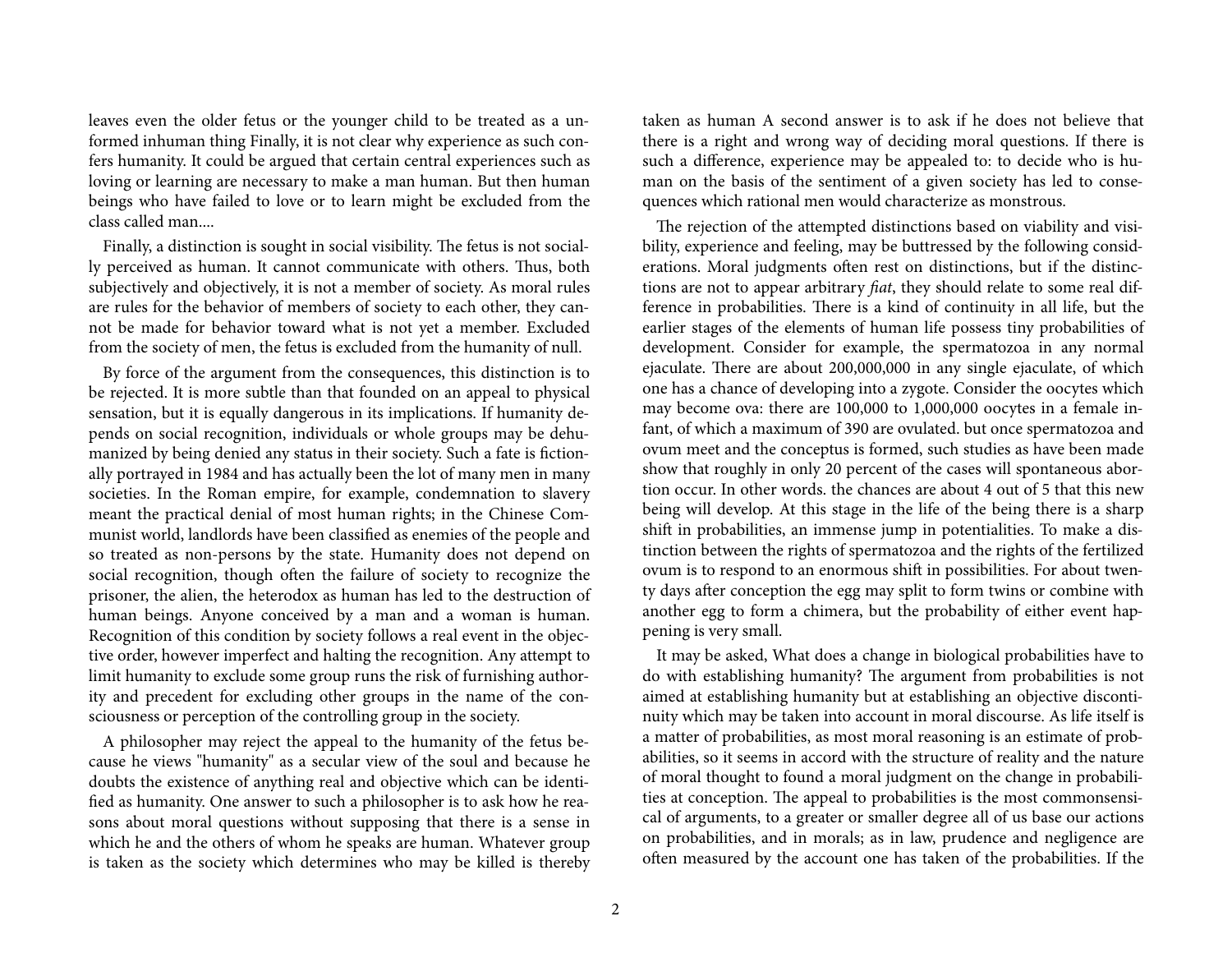chance is 200,000,000 to 1 that the movement in the bushes into which you shoot is a man's, I doubt if many persons would hold you careless in shooting; but if the chances are 4 out of 5 that the movement is a human being's, few would acquit you of blame. Would the argument be different if only one out of ten children conceived came to term? Of course this argument would be different. This argument is an appeal to probabilities that actually exist, not to any and all state of affairs which may be imagined.

The probabilities as they do exist do not show the humanity of the embryo in the sense of a demonstration in logic any more than the probabilities of the movement in the bush being a man demonstrate beyond all doubt that the being is a man. The appeal is a "buttressing" consideration showing the plausibility of the standard adopted. The argument focuses on the decisional factor in any moral judgment and assumes that part of the business of a moralist is drawing lines. One evidence of the non-arbitrary character of the line drawn is the difference of probabilities on either side Of it. If a spermatozoon is destroyed one destroys a being which had a chance of far less than 1 in 200 million of developing into a reasoning being, possessed of the genetic code, a heart and other organs, and capable of pain. If a fetus is destroyed, one destroys a being already possessed of the genetic code, organs, and sensitivity to pain, and one which had an 80 percent chance of developing further into a baby outside the womb who, in time, would reason.

The positive argument for conception as the decisive moment of humanization is that at conception the new being receives the genetic code. It is this genetic information which determines his characteristics, which is the biological carrier of the possibility of human wisdom, which makes him a self-evolving being. A being with a human genetic code is man.

This review of current controversy over the humanity of the fetus emphasizes what a fundamental question the theologians resolved in asserting the inviolability of the fetus. To regard the fetus as possessed of equal rights with other humans was not, however, to decide every case where abortion might be employed. It did decide the case where the argument was that the fetus should be aborted for its own good. To say a being was human was to say it had a destiny to decide for itself which could not be taken from it by another man's decision. But human beings with equal rights often come in conflict with each other, and some decision must be

made as whose claims are to prevail. Cases of conflict involving the fetus are different only in two respects: the total inability of the fetus to speak for itself and the fact that the right of the fetus regularly at stake is the right to life itself.

The approach taken by the theologians to these conflicts was articulated in terms of "direct" and "indirect." Again, to look at what they were doing from outside their categories, they may be said to have been drawing lines or "balancing values." "Direct" and "indirect" are spatial metaphors; "line-drawing" is another. "To weigh" or "to balance" values is a metaphor of a more complicated mathematical sort hinting at the process which goes on in moral judgments. All the metaphors suggest that, in the moral judgments made, comparisons were necessary, that no value completely controlled. The principle of double effect was no doctrine fallen from heaven, but a method of analysis appropriate where two relative values were being compared. In Catholic moral theology, as it developed, life even of the innocent was not taken as an absolute. Judgments of acts affecting life issued from a process of weighing. In the weighing, the fetus was always given a value greater than zero, always a value separate and independent from its parents. This valuation was crucial and fundamental in all Christian thought on the subject and marked it off from any approach which considered that only the parents' interests needed to be considered.

Even with the fetus weighed as human, one interest could be weighed as equal or superior: that of the mother in her own life. The casuists between 1450 and 1895 were willing to weigh this interest as superior. Since 1895. that interest was given decisive weight only in the two special cases of the cancerous uterus and the ectopic pregnancy. In both of these cases the fetus itself had little chance of survival even if the abortion were not performed. As the balance was once struck in favor of the mother whenever her life was endangered, it could be so struck again. The balance reached between 1895 and 1930 attempted prudentially and pastorally to forestall a multitude of exceptions for interests less than life.

The perception of the humanity of the fetus and the weighing of fetal rights against other human rights constituted the work of the moral analysis. But what spirit animated their abstract judgments? For the Christian community it was the injunction of Scripture to love your neighbor as yourself. The fetus as human was a neighbor; his life had par-